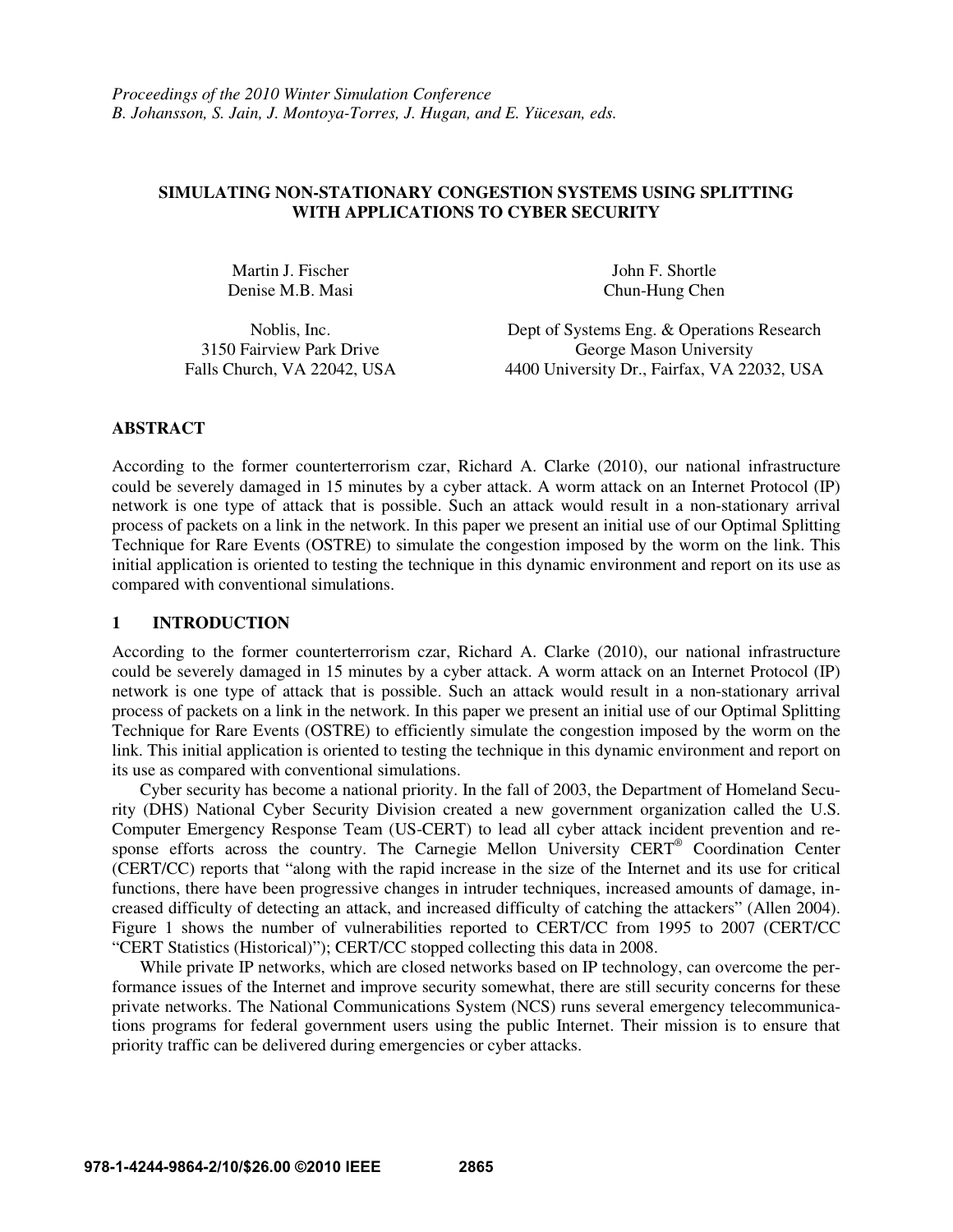*Fischer, Masi, Chen, and Shortle* 



Figure 1: Number of Vulnerabilities Reported to CERT/CC

Liu and Cheng (2009) give an excellent overview of cyber attacks. They discuss some causes of cyber security problems. These include bugs, defects, flaws, and vulnerabilities. They also examine the number of reported vulnerabilities to CERT/CC from 1995 to 2008 and draw the conclusion that it is very difficult for enterprises to keep up with the number of software patches to combat the attacks. They discuss how a cyber attack occurs and the four steps in the process: conducting reconnaissance, scanning targets, exploiting systems and establishing footholds. The Winter 2004 edition of Sigma, titled "The Impact of Cyber Attacks on Internet Protocol (IP) Networks," discusses the basics of cyber attacks on IP networks and gives an overview of the relevant cyber attack problem on the Internet, discusses possible attacks such as worms and distributed denial of service attacks, and other critical Internet vulnerabilities such as the Border Gateway Protocol (BGP) and the Domain Name Servers (DNS).

While the focus of many efforts is on the detection and prevention of cyber attacks, a major gap is that little research and tools are devoted to the modeling of the performance impact on networks as a result of different kinds of cyber attacks. Thus, there is a recognized need for the modeling of the performance of cyber networks. This need is of continual interest to the national government. One particular concern is ensuring that critical traffic is delivered in the network during times of crisis or during a serious worm attack. Here we report on the use of our splitting methodology to simulate the link performance of an IP network under a worm attack. In Shortle et al. (2010), we introduce the use of this technique on cyber and power grid problems.

In Section 2 we formally define the problem and discuss the initial worm simulation study. Section 3 presents our simulation methodology. Section 4 discusses how the splitting technique is applied to this cyber problem. The results of our simulation study are presented in Section 5. Section 6 contains our conclusions and next steps.

## **2 PROBLEM DEFINITION AND SIMULATION STUDY**

We have developed an analytic performance model of an IP network for analysis of cyber attacks, called the IP Network Performance and Analysis Tool (IP-NPAT**)** (Masi, Fischer, and Garbin 2004a; Masi, Fischer, and Garbin 2004b; Masi and Fischer 2005). For worm attacks, it uses the epidemic approach to predict the number of hosts infected at discrete points in time. At each time step, the origin-destination network traffic is increased corresponding to the scanning traffic generated by the number of infected hosts, and the network performance is estimated. The worm propagation and traffic adjustment equations can be modified to assume multiple hosts behind each router. Efficiency becomes a big concern when si-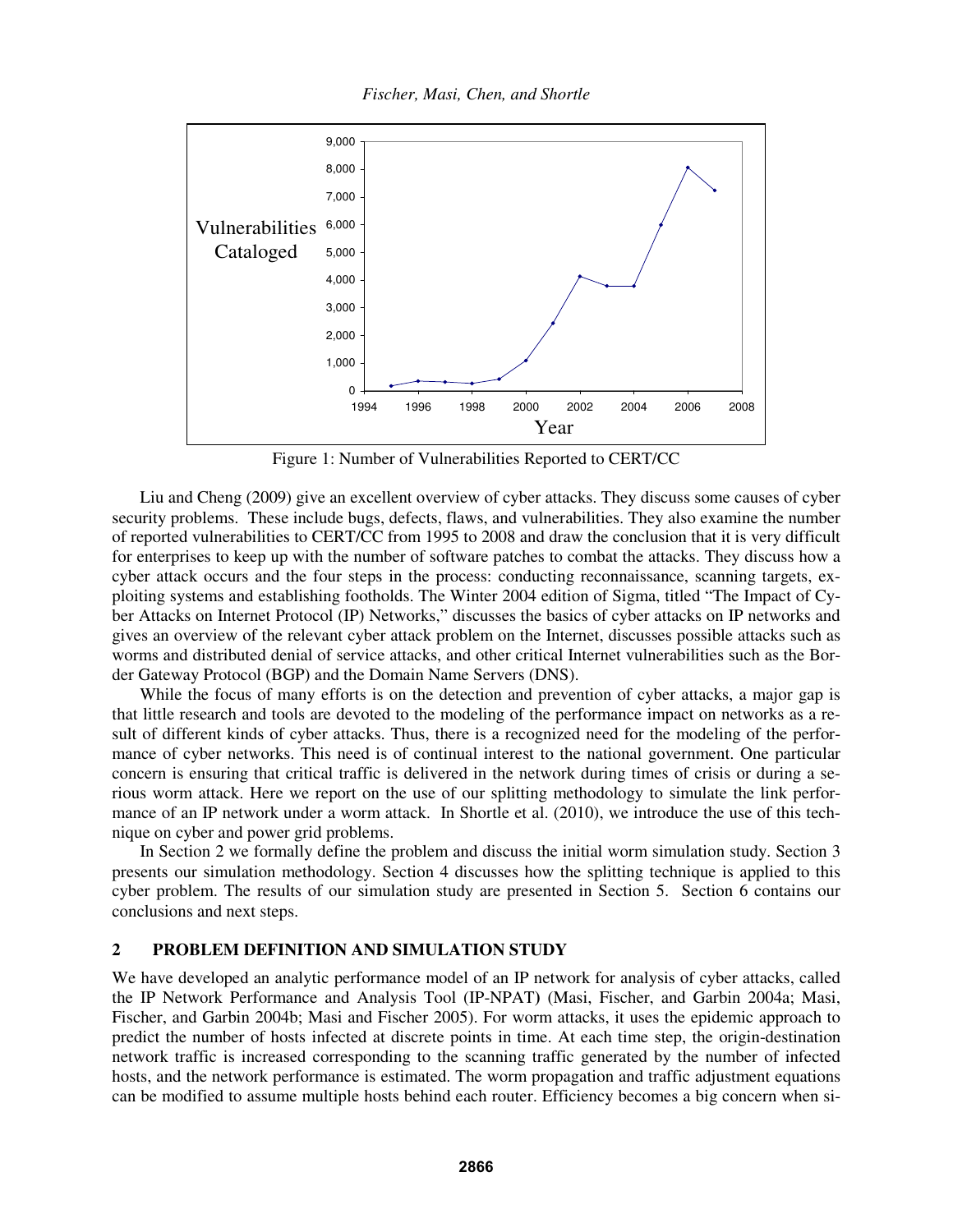mulating rare events that large-scale attacks may cause. A detailed description of the model we developed of a worm attack is given in "Internet Protocol (IP) Network Performance and Analysis Tool (IP-NPAT**),**" Scientific and Technical Report, 2005.

A worm spreads through computer networks by searching, attacking, and infecting remote computers automatically (for example, see Zou, Gong, and Towsley 2002, 2003, 2004 and 2006). Based on the vulnerability of the targeted host, some hosts become infected and others do not. As more hosts are infected, the network sees a significant increase in packet volumes due to scanning. In fact, "the biggest impact of these worms is that their propagation effectively creates a denial of service in many parts of the Internet because of the huge amounts of scan traffic generated" (CERT/CC "Overview of Attack Trends"). As the worm propagates through the network, the traffic loading on the network is changing.

Simulation is a powerful tool that can be used to analyze a wide variety of systems. In principle, given an accurate model and ample computer time, simulation can provide answers to many important problems. However, when the problems require the evaluation of rare events, such as packet performance under a worm attack, the number of simulation runs (or replications) required to achieve a reasonable confidence interval can be prohibitively high; especially considering the non-stationarity of the network traffic.

Here, we apply an effective simulation methodology, called the Optimal Splitting Technique for Rare Events (OSTRE) simulation technique, to simulate the link performance. The key idea is to integrate the notion of optimal computing budget allocation (Chen et al. 2005, 2008, 2010) into splitting to optimally allocate the limited computing budget so that the overall simulation efficiency can be maximized. This technique provides an optimal choice for the numbers of simulation runs at each level, regardless of the choice of the importance function or the choice of the number and locations of the levels or the simulation costs at all levels.

Our initial application of OSTRE compares it with conventional simulations. We use the worm model in IP-NPAT to generate the attack traffic on the Atlanta Provider to Customer Edge T1 (1,536 kbps) access link of the 7 router, 14 link network shown Figure 2. This access link is the focus of our simulation. Future work will extend the application to the entire network, rather than focusing on a single link.



Figure 2: Seven Router, Fourteen Link Network

The resultant link loading in packets per millisecond (ppms) is given in Figure 3.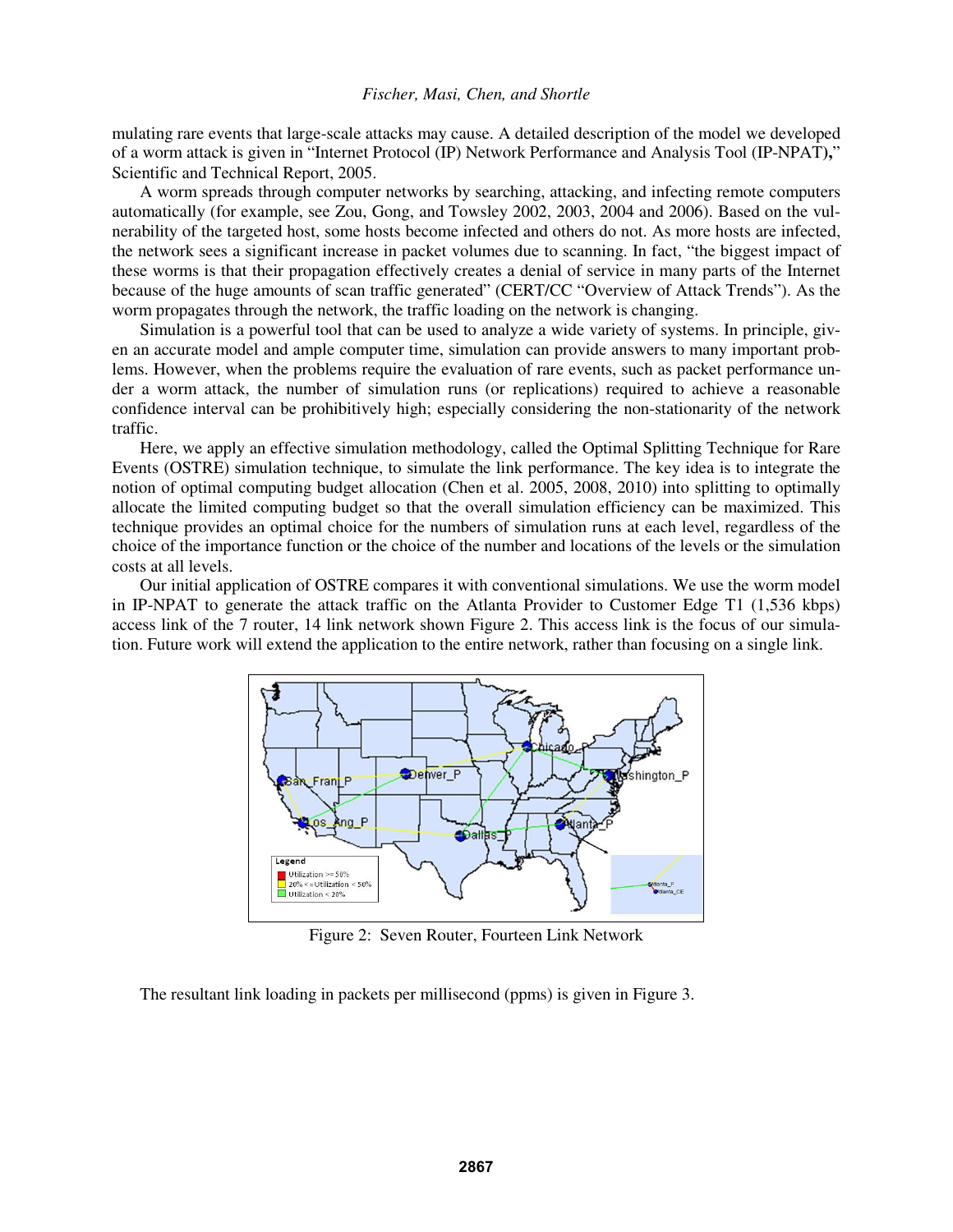

Figure 3: The Non-Stationary Worm Link Loading

From Figure 3 we see that the traffic on the Atlanta access link increases from a steady state value up to a maximum value as the worm propagates through the network, and then decreases back down to the steady state value as host computers are removed from the infectious or susceptible states through patching and cleaning. The length of time at each rate is based on the network congestion, and, thus, varies. This non-stationary nature of the traffic puts steady-state results in question. Here we investigate the use of the OSTRE simulation technique. In general, we use a discrete packet size distribution; sizes are 320, 4608, and 12000 bytes with probabilities 0.615, 0.165 and 0.23. This data is based on IP packet size distribution generated by Merit Network, Inc., a consortium of Michigan-based Internet Service Providers (ISPs). This traffic is the steady state distribution; we assume that the worm scanning traffic is also using this same packet size distribution.

We also assume Poisson internal and external arrivals to the network links, including the Atlanta access link that is simulated in this study. The arrival rates vary as shown in Figure 3. Thus we are considering a non-stationary  $M(t)/D_3/1/K$  queueing system. Technically, the network model does not have internal Poisson flows. However, previous analysis (Masi et al. 2004a) compared the analytic modeling assuming Poisson external and internal arrivals with a simulation which does not assume Poisson internal arrivals. The good agreement in the simulation and analytical results indicates that the assumption of internal Poisson flows due to superposition of the arrival processes is likely valid.

 We assume the buffer size *K* is 80 and are interested in the rare event of packet buffer overflow. We compare the simulation variance of the buffer overflow using the splitting technique and using standard simulation. Future work will investigate this problem at the network level.

### **3 SIMULATION METHODOLOGY**

We employ a splitting approach to improve the efficiency of rare-event simulation. The basic idea of splitting is to create separate copies of the simulation whenever it gets close to the rare event (Figure 4). Effectively, this multiplies promising runs that are "near" the rare event, thus improving the efficiency of the simulation. There are many variations of the basic splitting concept. Here, we apply an implementation presented in Shortle and Chen (2008). The key idea is to apply the notion of optimal computing budget allocation (Chen et al. 2005, 2008, 2010) to determine a good allocation of simulation runs at the intermediate levels. The following is a rough description of the method, omitting some details. For further details, see Shortle and Chen (2008).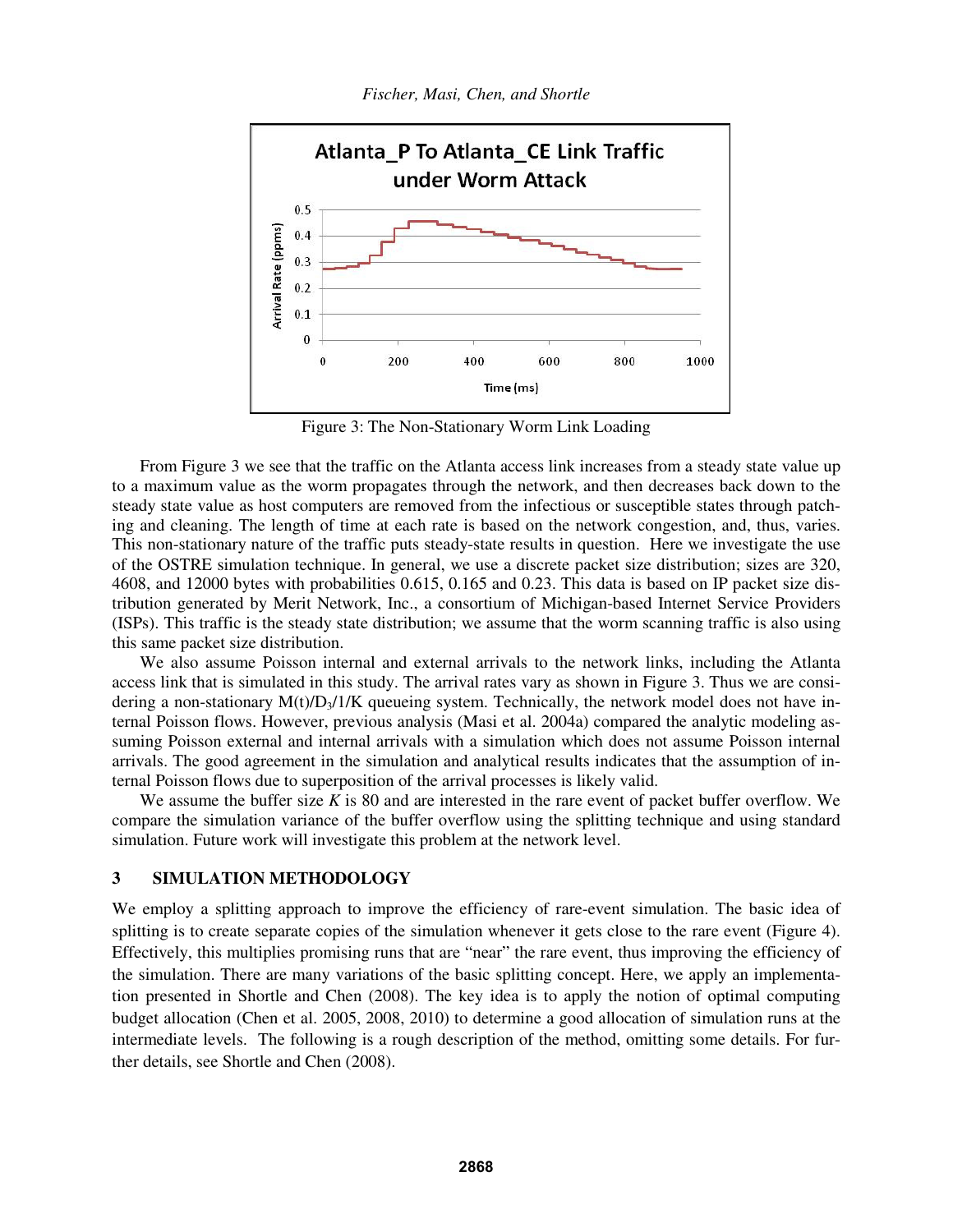

Figure 4: Level Splitting

Figure 4 shows sample paths of the "system level" as a function of time. System level measures proximity to the rare event and can be represented as a function from the (possibly multi-dimensional) system state to a non-negative real number. Define a "stage-*j* run" to be a simulation run that starts at level (*j*-1) and proceeds until either hitting level *j* or returning to level 0. Let  $N_i$  be the number of stage-*j* runs (a decision variable). Let  $p_j$  be the probability that a stage-*j* run reaches level *j* (before returning to 0). Let  $b_j$  be the average computing time to conduct a stage-*j* run. The objective is to minimize the variance of the rareevent estimator  $\hat{\gamma}$  (defined as the product of individual estimators for  $p_i$ ) subject to a computing budget *T*:

$$
\min_{N_1, N_2, ..., N_m} \text{Var}(\hat{\gamma}) \quad \text{s.t.} \quad b_1 N_1 + b_2 N_2 + ... + b_m N_m = T,
$$

Shortle and Chen (2008) give an asymptotically optimal solution (as  $T\rightarrow\infty$ ) to this computing budget allocation problem:

$$
N_1 \sqrt{\frac{1-p_1}{b_1 p_1}} = N_2 \sqrt{\frac{1-p_2}{b_2 p_2}} = \cdots = N_m \sqrt{\frac{1-p_m}{b_m p_m}}.
$$

 The optimal allocation suggests that more replications should be made at stages that (a) are less expensive to run, and (b) have a lower probability of advancing to the next stage. This can be implemented in a sequential manner – after each replication, simulate the stage *j* with the lowest estimate for  $N_i\sqrt{(1-p_i)/b_i p_i}$  (where  $N_j$  is the number of stage-*j* runs conducted *so far* in the simulation). This method is called Optimal Splitting Technique for Rare-Event simulation (OSTRE).

#### **4 SIMULATION STUDY DESCRIPTION**

In this section we describe the details of the simulation study for the Atlanta Provider to Customer Edge T1 link mentioned previously. Two simulation methods are compared: standard simulation and optimal level splitting.

 The simulations were performed in Visual Basic (VB). The linear congruential random number generator available in VB is not very robust (L'Ecuyer 2001). Instead of that VB generator, the random number generator package with multiple streams described in L'Ecuyer (2001) and L'Ecuyer et al. (2002) was implemented in VB and used for this simulation study.

The rare-event probability we wish to estimate is  $\gamma = P(T_K < T_W)$ , where  $T_K$  is the first time there are *K* in the system, and  $T_W$  is the duration of the worm attack. The worm continues to infect the network,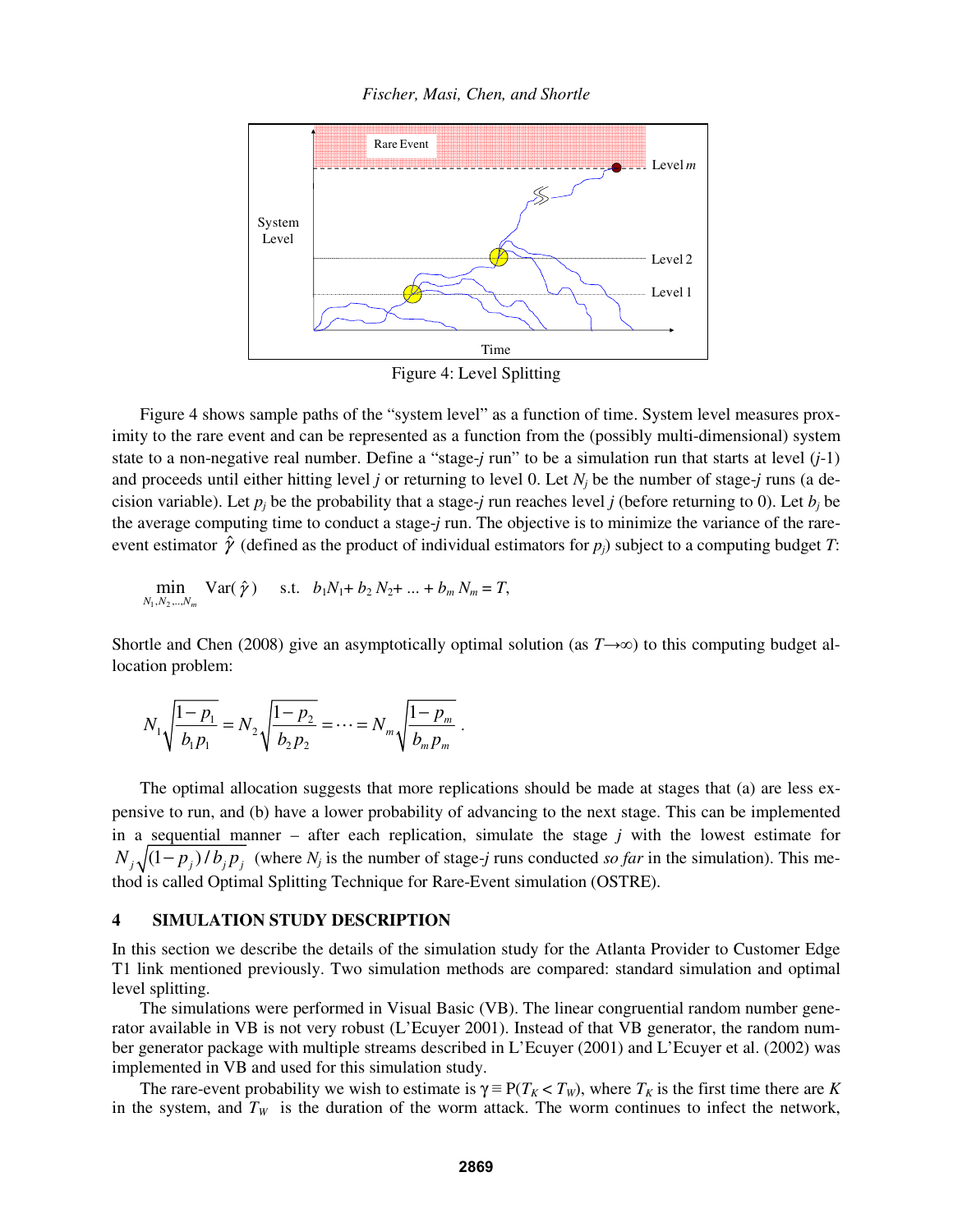while host computers in the network remain in the susceptible or infectious states. That is,  ${T_R < T_W}$  is the event that a buffer overflow occurs before the end of the attack, while host computers in the network remain in the susceptible or infectious states. A value of  $K = 80$  was used for the M(t)/D<sub>3</sub>/1/K system. The value of  $K = 80$  was selected so the probability of a buffer overflow would be small. The simulations initially start at time zero, using the initial arrival rate (.275 ppms), shown earlier in Figure 2.

In the level-splitting implementation, four intermediate levels were used. Sensitivity of the results to evenly spaced levels versus unevenly spaced levels was investigated. Each simulation run continues while the number in the system is less than the current level *i*, or the end of the worm attack is reached.

 For the cyber security application, the arrival process is non-stationary. OSTRE was previously applied only to stationary processes (Shortle and Chen 2008, Shortle et al. 2010). To extend it to nonstationary processes, we expand the state space by adding the time *t* as a new dimension. The state space is defined on  $(n, t)$ , where *n* is the number in the system. When each run terminates, the current state  $(n, t)$ is saved as a candidate starting state for future runs of the next level. This is a change from the application to a queue with stationary arrival rates, where the state is one-dimensional and only consists of the number in the system. For OSTRE, the starting state (both *n* and *t*) is selected according to the distribution of saved starting states for the selected optimal level. For standard simulation, the levels are simulated sequentially, and the starting state (both *n* and *t*) for the next level is the end state from the previous level.

As time progresses in the simulation, the appropriate arrival rate is used (see Figure 2), depending on the current simulation time. A time-based computing budget of five minutes per replication was used for both the standard simulation and optimal level splitting. The VB Timer function was used to track the usage of the computing budget, and the average simulation time for each level, which is needed to determine the asymptotically optimal allocation of runs for each level. Thirty replications of 5 minutes per replication were performed.

## **5 SIMULATION RESULTS**

Simulation results from the case of evenly spaced levels (0, 20, 40, 60, and 80) are shown in Figures 5 and 6, and Table 1. The measures of interest are the expected value, variance, and relative error of the rare-event probability estimator  $\hat{\gamma}$ , that is E[ $\hat{\gamma}$ ], Var[ $\hat{\gamma}$ ], and RE[ $\hat{\gamma}$ ]. The relative error is the standard deviation of the estimator divided by its mean. Figure 5 shows that optimal level splitting results in a much lower estimate for the variance of the rare event probability than standard simulation.



Figure 5: Variance of Rare-Event Probability, with Evenly Spaced Levels

 Figure 6 shows the allocation of the runs among the various levels for both methods. Optimal level splitting results in a much greater allocation of the runs to the highest simulation level (closest to the rare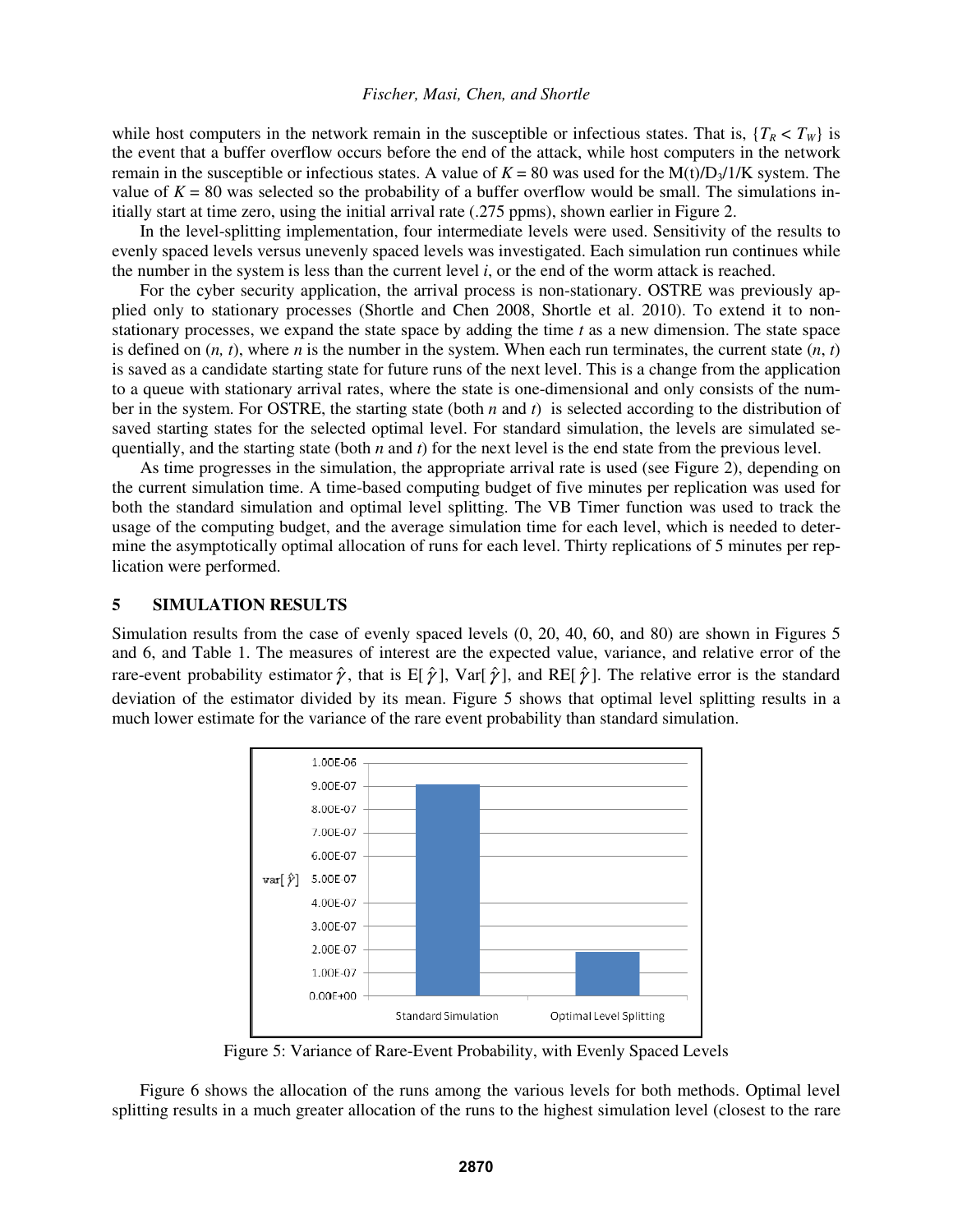event). Table 1 gives the expected value, variance, and relative error of the rare event probability for both methods. The optimal level splitting is clearly superior to the standard simulation.



Figure 6: Run Allocation, with Evenly Spaced Levels

| <b>Method</b>                  | $E[\hat{\gamma}]$ | Var[ $\hat{\gamma}$ ] | $RE[\hat{\gamma}]$ |
|--------------------------------|-------------------|-----------------------|--------------------|
| <b>Standard Simulation</b>     | 8.70E-04          | 9.07E-07              | $1.09E + 00$       |
| <b>Optimal Level Splitting</b> | $6.82E-04$        | 1.89E-07              | 6.37E-01           |

Table 1: Simulation Estimates, with Evenly Spaced Levels

 Simulation results from the case of unevenly spaced levels (0, 65, 70, 75, 80) are shown in Figures 7 and 8, and Table 2. Figure 7 shows that with the unevenly spaced levels, the variance of the rare event probability is lower for the optimal level splitting, showing that the OSTRE method will still do well even if poor selections are made for the levels. Figure 8 shows the allocation of the runs among the various levels for both methods. Standard simulation results in very few observations in levels 2, 3, and 4. Table 2 gives the expected value, variance, and relative error of the rare event probability for both methods. The optimal level splitting method is superior to the standard simulation in the case of poorly selected levels.



Figure 7: Variance of Rare-Event Probability, with Unevenly Spaced Levels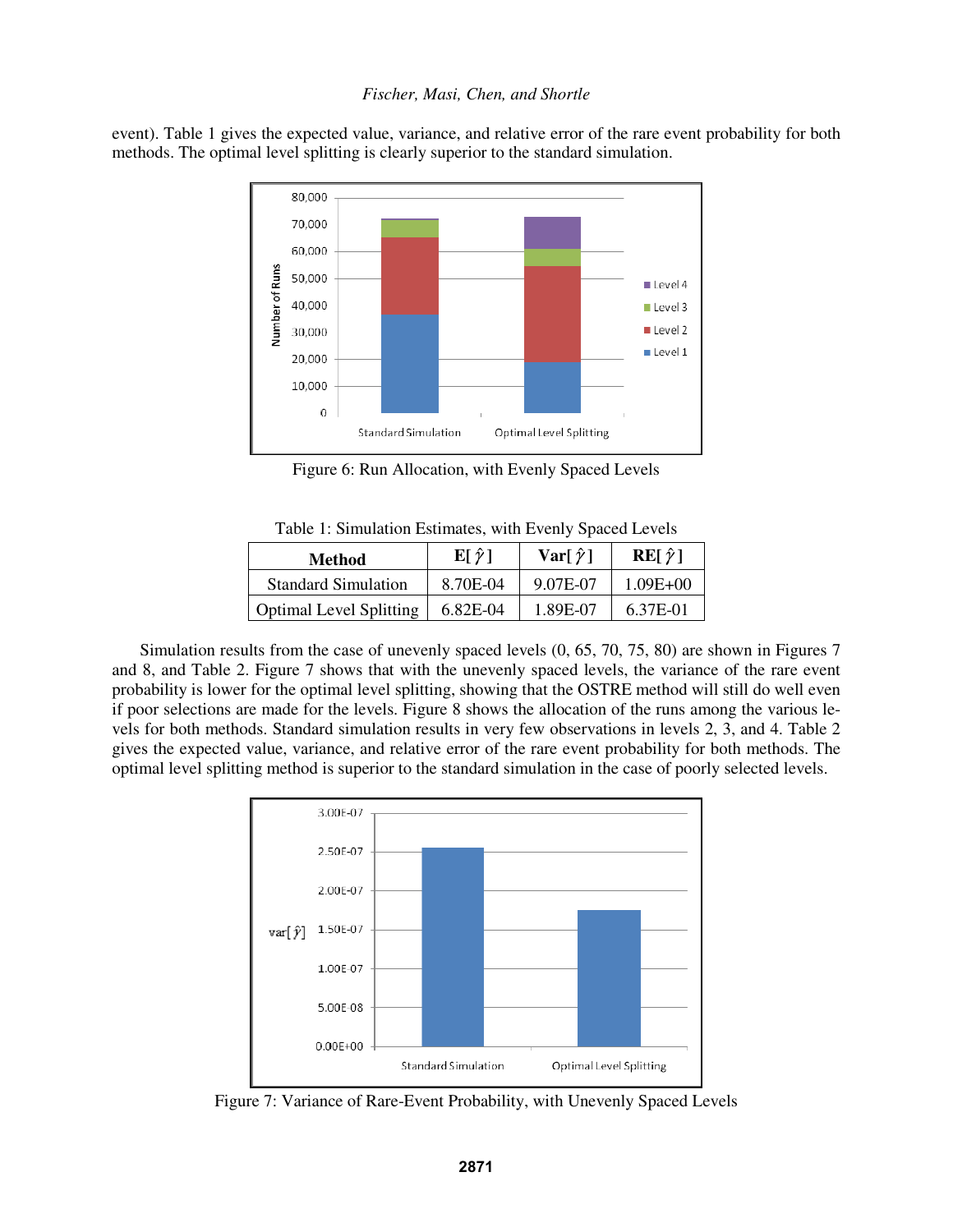

Figure 8: Run Allocation, with Unevenly Spaced Levels

| Table 2: Simulation Estimates, with Unevenly Spaced Levels |  |  |
|------------------------------------------------------------|--|--|
|------------------------------------------------------------|--|--|

| <b>Method</b>                  | $\mathbf{E}[\hat{\gamma}]$ | Var[ $\hat{\gamma}$ ] | $RE[\hat{\gamma}]$ |
|--------------------------------|----------------------------|-----------------------|--------------------|
| <b>Standard Simulation</b>     | 1.25E-03                   | 2.55E-07              | 4.05E-01           |
| <b>Optimal Level Splitting</b> | 1.11E-03                   | 1.75E-07              | 3.76E-01           |

# **6 CONCLUSIONS AND NEXT STEPS**

In this paper we have applied a splitting simulation method—OSTRE—to evaluate the performance of a link in an IP network during a cyber attack. To generate the traffic on the link, we used the worm model in IP-NPAT. The resultant link loading is non-stationary. Our work demonstrates that the optimal splitting method can be applied to systems with non-stationary arrival processes, such as this cyber attack scenario. The initial results indicate the optimal level splitting yields superior results to standard simulation in this application. Even when the intermediate levels are poorly selected, the method still provides a benefit compared with standard simulation.

 This initial work is a proof of concept of the application of optimal splitting to systems with nonstationary arrival processes. One extension is to estimate the probability of being in the rare event state, rather than the probability of hitting the rare event. Future work will also focus on estimating rare event probabilities in a subset of the network consisting of a multi-link path between a particular origin and destination node pair, rather than focusing on a single link. Our longer term goal is to improve rare-event simulation efficiency in an entire network under cyber attack

# **ACKNOWLEDGMENTS**

This work has been supported in part by Department of Energy under Award DE-SC0002223. This research has also been funded by Noblis and is part of an ongoing research partnership between George Mason University and Noblis known as the Center for Network Based Systems, see <http://www.noblis.org/cnbs/index.htm>**.**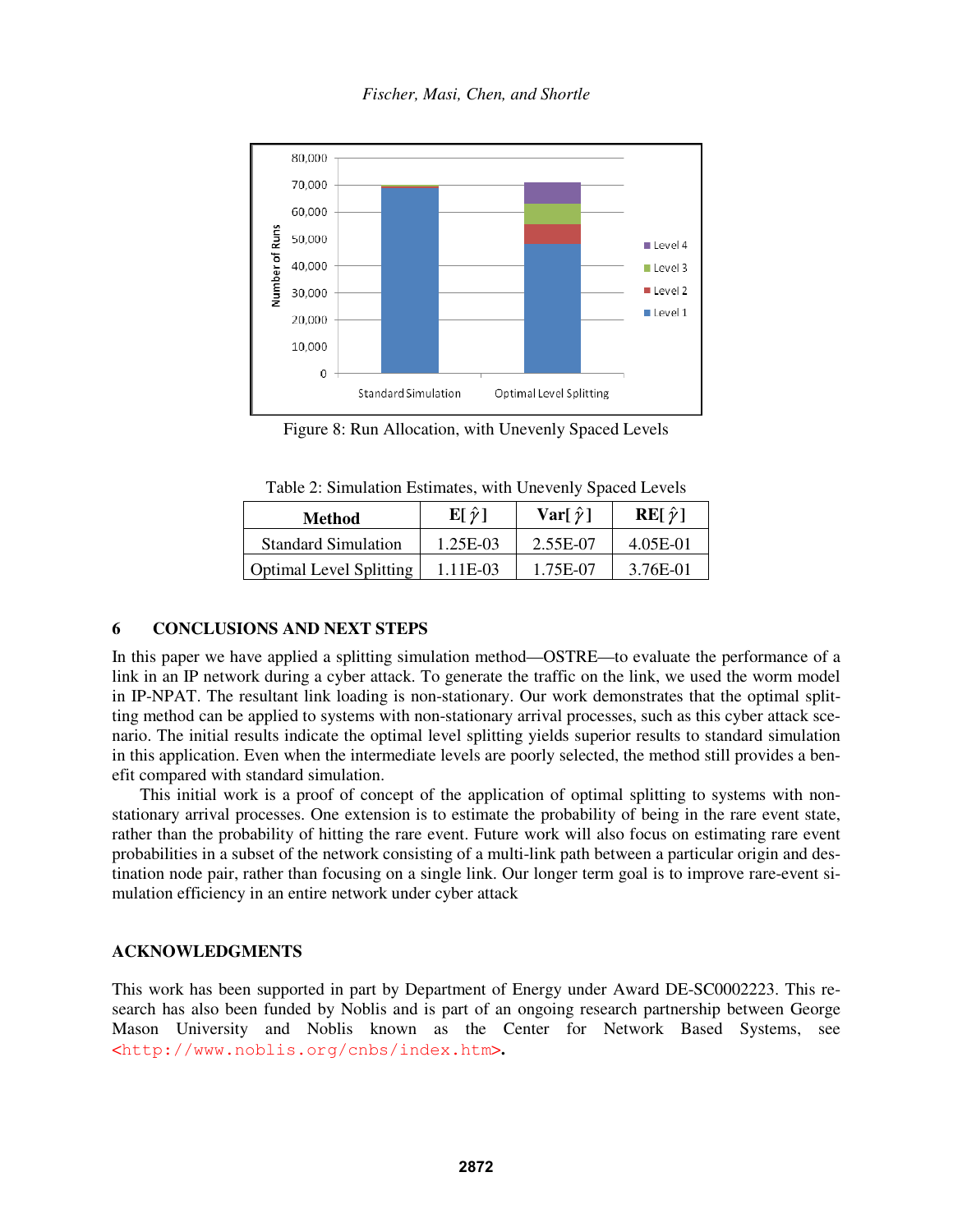# **DISCLAIMER**

This report was prepared as an account of work sponsored by an agency of the United States Government. Neither the United States Government nor any agency thereof, nor any of their employees, makes any warranty, express or implied, or assumes any legal liability or responsibility for the accuracy, completeness, or usefulness of any information, apparatus, product, or process disclosed, or represents that its use would not infringe privately owned rights. Reference herein to any specific commercial product, process, or service by trade name, trademark, manufacturer, or otherwise does not necessarily constitute or imply its endorsement, recommendation, or favoring by the United States Government or any agency thereof. The views and opinions of authors expressed herein do not necessarily state or reflect those of the United States Government or any agency thereof.

# **REFERENCES**

- Allen, J. 2004. Information Security as an Institutional Priority, Software Engineering Institute, Carnegie Mellon University, <www.cert.org/archive/pdf/info-sec-ip.pdf>.
- CERT/CC, CERT Statistics (Historical), <http://www.cert.org/stats/>.
- CERT/CC, Overview of Attack Trends, <www.arcert.gov.ar/webs/textos/attack\_ trends.pdf>.
- Chen, C. H., and D. He. 2005. Intelligent Simulation for Alternatives Comparison and Application to Air Traffic Management, *Journal of Systems Science and Systems Engineering*, Vol. 14, No. 1, pp. 37-51.
- Chen, C. H., D. He, M. Fu, and L. H. Lee. 2008. Efficient Simulation Budget Allocation for Selecting an Optimal Subset, *Informs Journal on Computing*, Vol. 20, No. 4, pp. 579-595.
- Chen, C. H., E. Yücesan, L. Dai, and H. C. Chen. 2010. Efficient Computation of Optimal Budget Allocation for Discrete Event Simulation Experiment, *IIE Transactions*, Vol. 42, No. 1, pp. 60-70.
- Clarke, R. 2010. *Cyber War: The Next Threat to National Security and What to Do About It*, Ecco.
- The Impact of Cyber Attacks on Internet Protocol (IP) Networks. 2004. *Sigma*, Noblis, Falls Church, VA, Winter.
- Internet Protocol (IP) Network Performance and Analysis Tool (IP-NPAT), Scientific and Technical Report, Contract Number: NBCH-D-02-0039 CDRL #: 007 / DID#: 80711, Technology and Programs Division (N2), 701 South Courthouse Road Arlington, VA 22204, January 2005.
- Kleinrock, L 1976. *Queueing Systems, Volume II: Computer Applications*, Wiley.
- L'Ecuyer, P. 2001. Software for Uniform Random Number Generation: Distinguishing the Good and the Bad. In *Proceedings of the 2001 Winter Simulation Conference*, ed. B. A. Peters, J. S. Smith, D. J. Medeiros, M. W. Rohrer, 95-105. Piscataway, New Jersey: Institute of Electrical and Electronics Engineers, Inc.
- L'Ecuyer, P., R. Simard, E.J. Chen, and W.D. Kelton. 2002. An Object-Oriented Random-Number Package with Many Long Streams and Substreams, *Operations Research 50*, 1073-1074.
- Liu, S. and B. Cheng. 2009. Cyber attacks: Why, What, Who, and How, *IT Pro*, May/June 2009.
- Masi, D. M. B., M. J. Fischer, and D. A. Garbin. 2004a. Modeling Internet Protocol Networks: OPNET and Analytics, *Sigma: Noblis Technology Summaries*, pp. 52–63, Winter. <http://www.noblis.org/NewsPublications/Publications/TechnicalPublic
- ations/SigmaJournal/Pages/SigmaWinter2004.aspx>. Masi, D. M. B., M. J. Fischer, and D. A. Garbin. 2004b. Analytically Modeling Cyber Attacks in Internet Protocol Networks, *2004 Advanced Simulation Technologies Conference*, pp. 69–74, Arlington, VA, April 18–22.
- Masi, D. M. B. and M. J. Fischer. 2005. Analytically Modeling Worm Attacks in Internet Protocol Networks, *Ninth INFORMS Computing Society (ICS) Conference*, Annapolis, MD, January 5–7.
- Mathematical Challenges in Cyber security. 2009. SANDIA Report 2009-0805, February.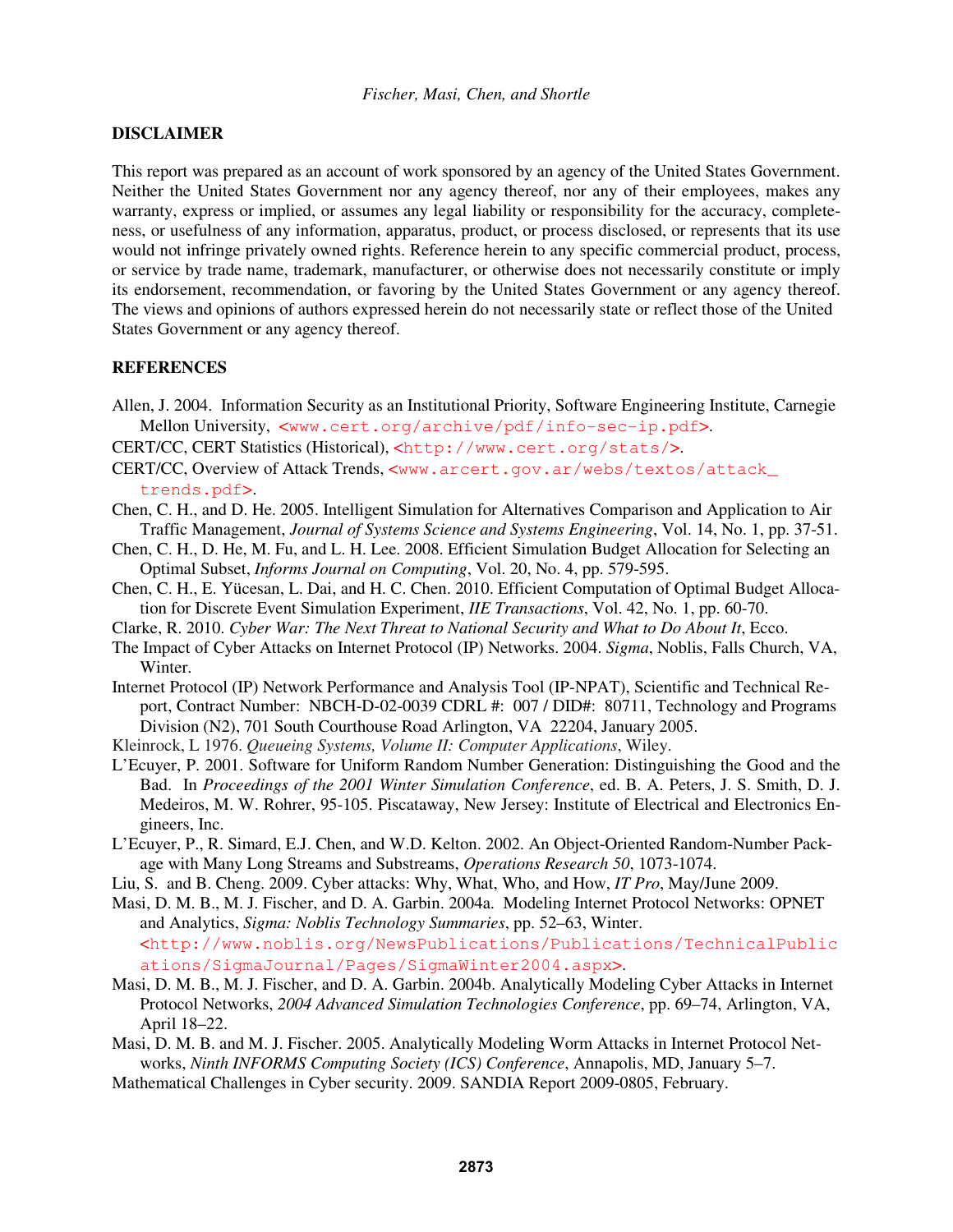Mathematical Underpinnings for Science-Based Cybersecurity. 2008. *U.S. Department of Energy White Paper*,

<https://wiki.cac.washington.edu//download/attachments/7479040/doecy bermath25feb08.doc>.

- Nicol, D.M., M. Liljenstam, and J. Liu. 2003. Multiscale Modeling and Simulation of Worm Effects on the Internet Routing Infrastructure. *The 13th International Conference on Modelling Techniques and Tools for Computer Performance Evaluation (Performance TOOLS 2003)*, Urbana, IL, September 2- 5.
- Shortle, J., C.H. Chen, M.J. Fischer and D.M. Masi. 2010. An Effective Rare-event Simulation Technique and Its Application to Cyber Security and Electric Grid, DHS Conference MSAHS 2010, Arlington, VA, March.
- Shortle, J., and C.H. Chen. 2008. A Preliminary Study of Optimal Splitting for Rare-Event Simulation In *Proceedings of the 2008 Winter Simulation Conference*, eds. S. J. Mason, R. R. Hill, L. Mönch, O. Rose, T. Jefferson, J. W. Fowler, 266-272. Piscataway, New Jersey: Institute of Electrical and Electronics Engineers, Inc.
- Shortle, J.F., C.H. Chen, A. Brodsky, and D. Brod. 2010. Optimal Level Splitting for Rare-Event Simulation. Submitted to *IIE Transactions*.
- Zou, C.C., W. Gong, and D. Towsley 2002. Code Red Worm Propagation Modeling and Analysis**.** *9th ACM Conference on Computer and Communication Security (CCS)*, Nov. 18-22, Washington DC, USA.
- Zou, C.C., W. Gong, and D. Towsley. 2003. Worm Propagation Modeling and Analysis under Dynamic Quarantine Defense**.** *ACM CCS Workshop on Rapid Malcode (WORM'03)*, Oct. 27, Washington DC, **USA**
- Zou C.C., D. Towsley and W. Gong. 2004. Email Virus Propagation Modeling and Analysis. *Umass ECE Technical Report* TR-CSE-03-04.
- Zou C.C., D. Towsley and W. Gong. 2006. On the Performance of Internet Worm Scanning Strategies**.** *Performance Evaluation*, 63, pages 700-723.

# **AUTHOR BIOGRAPHIES**

**MARTIN J. FISCHER** is a Senior Fellow in National Security and Intelligence at Noblis. He has 40 years of experience in the field of network design and performance analysis of telecommunications systems. This experience includes 25 years with the Defense Information Systems Agency and 15 years with Noblis. Until recently he was an adjunct professor at George Mason University and is a team member with faculty at George Mason University that has received two National Science Grants and one from the Department of Energy. Over his career he has published or presented over 200 papers, approximately 50 of which have appeared in refereed journals. He received a doctorate in Operations Research from Southern Methodist University. His email address is <mfischer@noblis.org>.

**DENISE M. B. MASI** is a Fellow in National Security and Intelligence at Noblis. Her experience and research interests include queueing theory and simulation applied to telecommunications networks. Prior to joining Noblis in 1998, Dr. Masi worked in statistical analysis and modeling for the A.C. Nielsen Company. Dr. Masi received her B.S. in Industrial Engineering from Texas A&M University and an M.S. in Industrial Engineering from Purdue University. She received her Ph.D. in information technology and engineering, with a concentration in operations research, at George Mason University. Her email address is <dmasi@noblis.org>.

**JOHN F. SHORTLE** is an Associate Professor of Systems Engineering at George Mason University. His experience includes developing stochastic, queueing, and simulation models to optimize networks and operations. His research interests include simulation and queueing applications in telecommunications, air